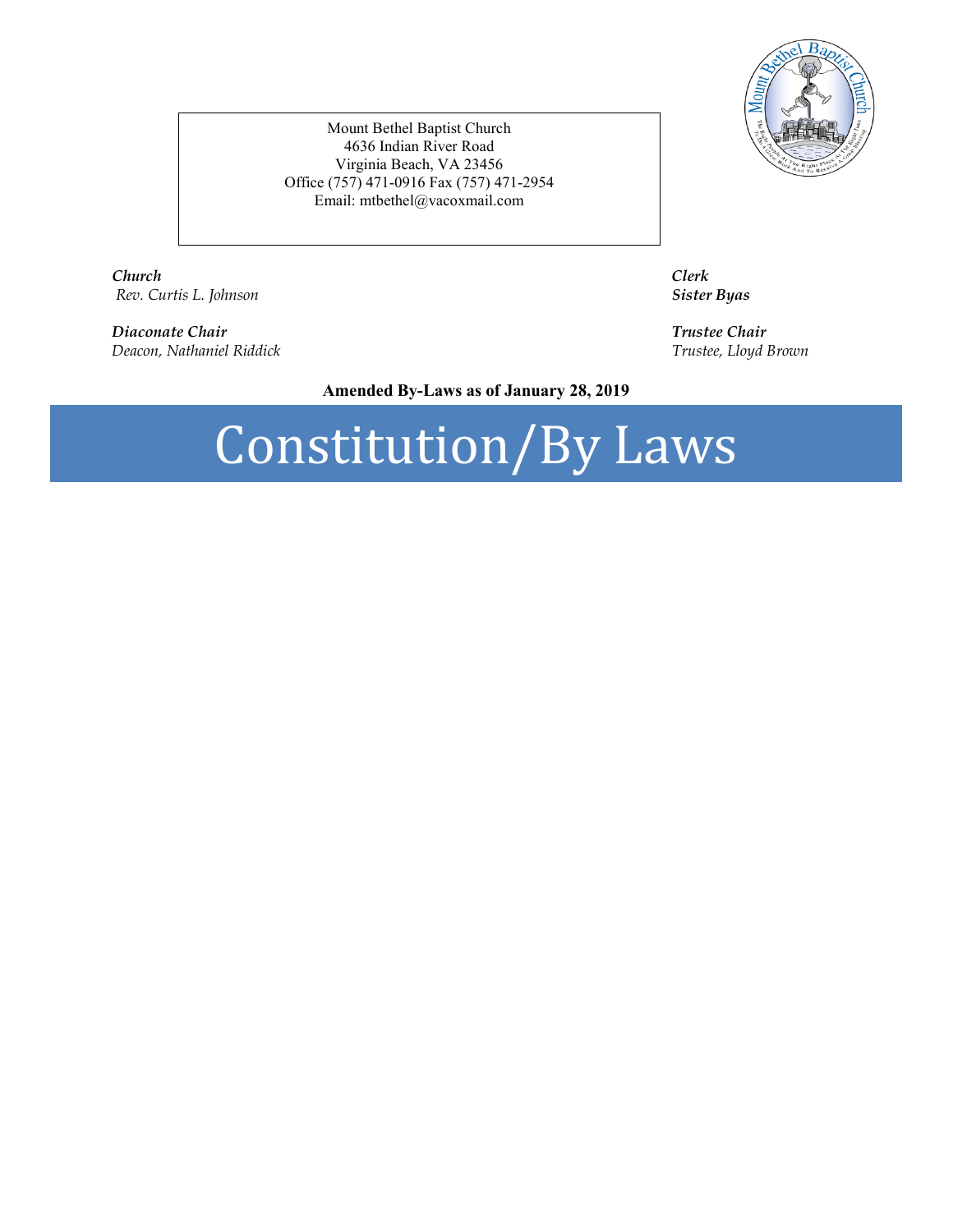#### **PREAMBLE**

We the members of Mount Bethel Baptist Church being mindful of our sacred purpose in the gospel hereby declare and establish this constitution to preserve and secure principles of our faith and to govern the church body in an orderly manner. This constitution is consistent with principles of a self-governing body and will preserve the liberty of each church member, and will maintain freedom of action of this body in relation in other church bodies and conventions.

#### **ARTICLE I**

#### **NAME**

The name of this Church shall be known and designated as the Mount Bethel Baptist Church, Virginia. This church was founded in 1880.

#### **ARTICLE II**

#### **VISION/PURPOSE**

The vision and purpose of this congregation is to develop a collaborative, interactive, Spirit filled, and Godly led ministry that promotes growth and impact in the lives we touch. Everything we do will center on the Word of God. The ministry according to 2 Cor. 5:15 indicates that we are to "regard no man after the flesh" or by denomination but rather by the Spirit of God. It is the will of God according to John 17: 13-26 that the body of Christ be one. Therefore, by the love of Christ and the glory of Christ this ministry will seek to interact with the lost and those that follow Christ Jesus. The intent is to bring the body to act as one in winning souls to Christ and in building up the body of Christ.

#### **ARTICLE III**

#### **POLICY**

#### **Section A:**

The government of this Church is vested in the members who compose it, and, as such, it is subject to the control of no other ecclesiastical organization. Also, none of its Boards or Committees can usurp its executive governmental or policy-making powers.

#### **Section B:**

It shall maintain affiliation and cooperation with the Virginia Baptist State Convention, the National Baptist Convention, U.S.A., Inc., and their affiliates.

#### **Section C:**

The church may elect to affiliate itself with any local, state or national organization with a two-thirds vote of its membership at a regular church meeting.

#### **Section D:**

The church may elect to terminate its membership with any local, state or national organization with a two-thirds vote of its membership at a regular church meeting.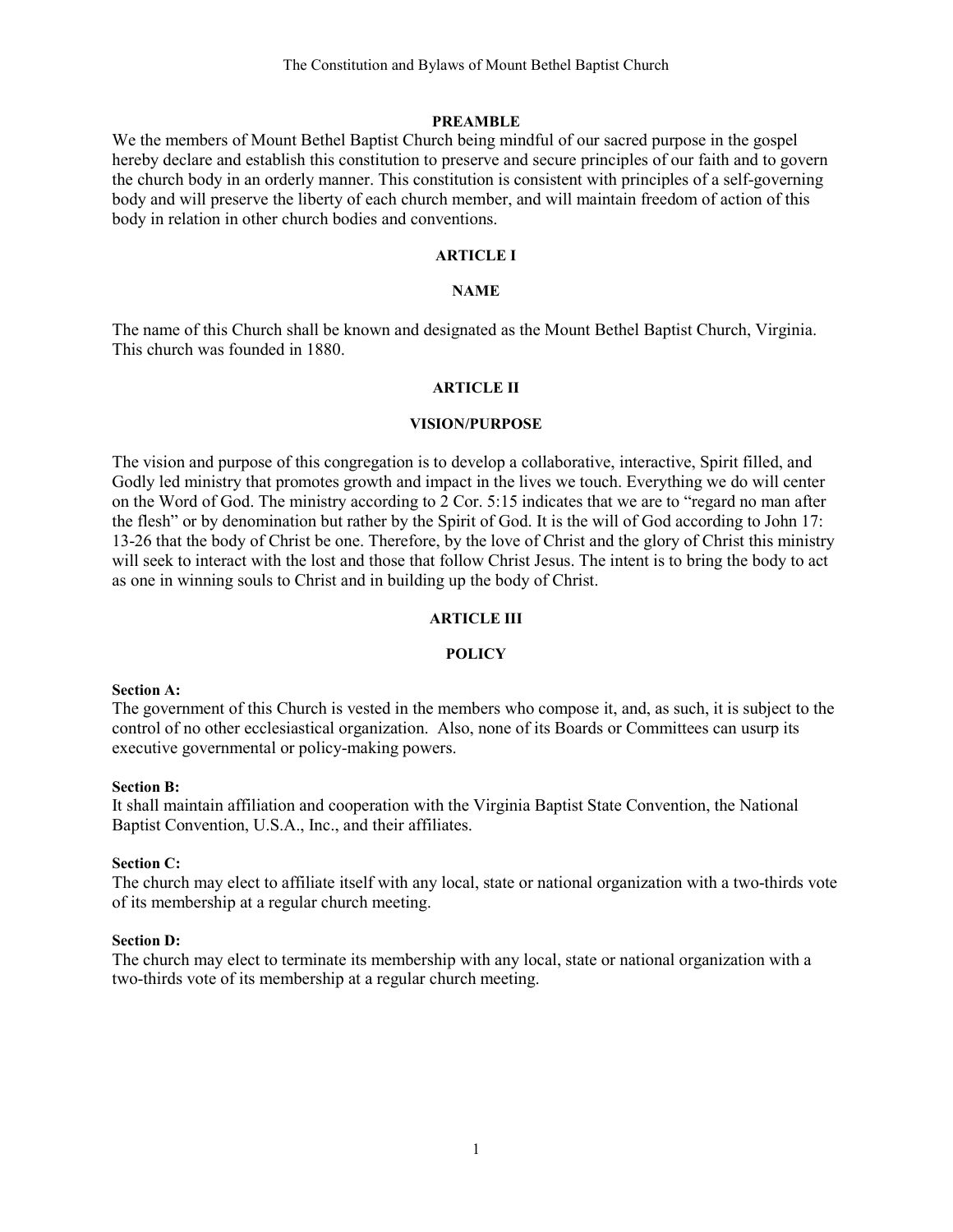#### **ARTICLE IV**

#### **DOCTRINE**

#### **Section A:**

This Church accepts the Scriptures of the Old and New Testaments as the inspired record of God's revelatory actions in human history and as the authoritative basis for its doctrine and practice.

This Church also has adopted the following covenant as a means by which its members may express their intent to accept the lordship of Jesus Christ in the affairs of daily life. This document shall be subject to revision by the congregation, as new insights from the Word of God shall indicate ways in which our faith and life may be bought into closer accord with the teachings of the Scriptures.

#### **CHURCH COVENANT**

#### **Section B:**

Having been led, as we believe, by the Spirit of God to receive the Lord Jesus Christ as our Savior; and, on the profession of our faith, having been baptized in the name of the Father, and of the Son, and of the Holy Ghost, we do now, in the presence of God, angels, and this assembly, most solemnly and joyfully enter into covenant with one another, as one body in Christ.

We engage, therefore, by the aid of the Holy Spirit, to walk together in Christian love; to strive for the advancement of this church, in knowledge, holiness, and comfort; to promote its prosperity and spirituality; to sustain its worship, ordinances, discipline, and doctrines; to contribute cheerfully and regularly to the support of the ministry, the expenses of the church, the relief of the poor, and the spread of the gospel through all nations.

We also engage to maintain family and secret devotion; to religiously educate our children; to seek salvation of our kindred and acquaintances; to walk circumspectly in the world; to be just in our dealings, faithful in our engagements, and exemplary in our deportment; to avoid all tattling, backbiting, and excessive anger; to abstain from the sale and use of intoxicating drinks as a beverage, and to be zealous in our efforts to advance the kingdom of our Savior.

We further engage to watch over one another in brotherly love; to remember each other in prayer; to aid each other in sickness and distress; to cultivate Christian symphony in feeling and courtesy in speech; to be slow to take offense, but always ready for reconciliation, and mindful of the rules of our Savior, to secure it without delay. We moreover engage, that when we remove from this place, we will soon as possible unite with some other church, where we can carry out the spirit of this covenant, and the principles of God's word.

#### **THE EIGHTEEN ARTICLES OF FAITH**

#### **Section C:**

- **1. THE SCRIPTURES**
- 2. **THE TRUE GOD**
- 3. **THE FALL OF MAN**
- 4. **THE WAY OF SALVATION**
- 5. **JUSTIFICATION**
- 6. **THE FREENESS OF SALVATION**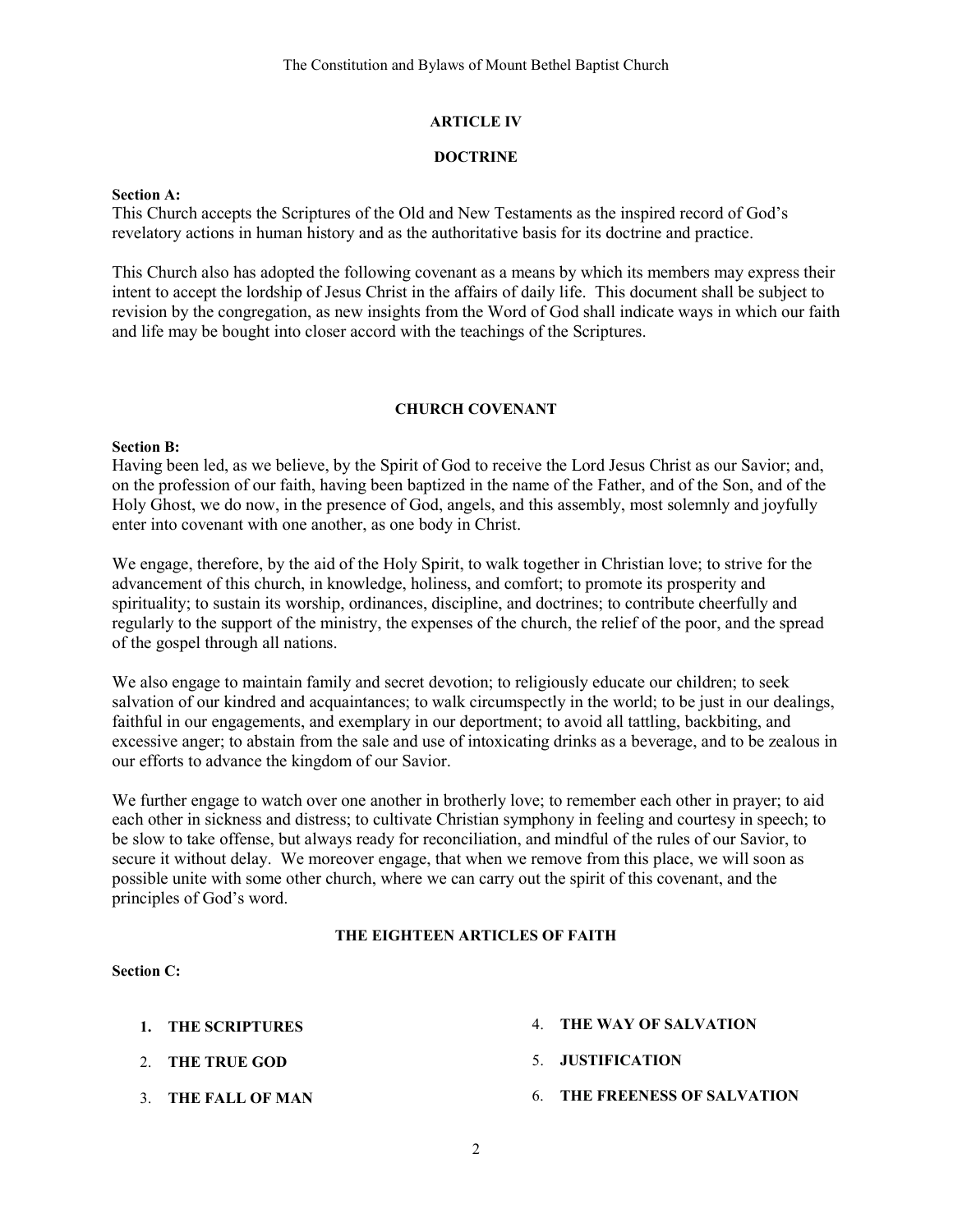|    |                                   | <b>13. THE GOSPEL CHURCH</b>             |
|----|-----------------------------------|------------------------------------------|
| 7. | <b>REGENERATION</b>               |                                          |
|    |                                   | <b>14. BAPTISM AND THE LORD'S SUPPER</b> |
|    | 8. REPENTANCE AND FAITH           |                                          |
|    |                                   | <b>15 THE CHRISTIAN SABBATH</b>          |
|    | <b>9 GOD'S PURPOSE OF GRACE</b>   |                                          |
|    | <b>10. SANCTIFICATION</b>         | <b>16 CIVIL GOVERNMENT</b>               |
|    |                                   | 17 RIGHTEOUS AND WICKED                  |
|    | <b>11. PERSEVERANCE OF SAINTS</b> |                                          |
|    |                                   | 18 THE WORLD TO COME                     |
|    | 12. THE LAW AND GOSPEL            |                                          |
|    |                                   |                                          |

## **ARTICLE V**

## **CHURCH MEMBERSHIP**

#### **Section A – Admission of Members**

Persons may be received into membership by any of the following methods, subject in each case to the recommendation of the Board of Deacons and the vote of the Church.

## **1. By Baptism:**

A person who confesses Jesus Christ as Lord and Savior and adopts substantially the views of the faith and principles of this Church and has been baptized by immersion may be received into the fellowship of the Church.

## **2. By Letter:**

A person who is in substantial accord with the views of faith and principles of this Church and is baptized by immersion may be received by letter from any other Christian church.

## **3. By Experience:**

A believer of worthy character who has formerly been a member of a Christian church, and who is in substantial accord with the views of faith and principles of this church and has been baptized by immersion may be received upon statement of experience.

## **4. By Restoration:**

A person who has lost membership may be restored to membership upon recommendation of the Board of Deacons and the vote of the church.

## **5. By Watchcare:**

A person who is a member of another Christian church but sojourning in this community for a brief period of time may be received into the membership of the church.

## **Section B – Termination of Membership**

## **1. By Letter:**

Any member in good standing who desires a letter of separation and recommendation to any other Baptist or other Baptist or other denominational church may receive it upon request and upon the recommendation of the Board of Deacons and the vote of the Church. The church to which membership is requested shall be named in the request and the letter shall be sent to the pastor or clerk of the church. Such letter shall be valid only for (6) months after its date, unless reviewed, and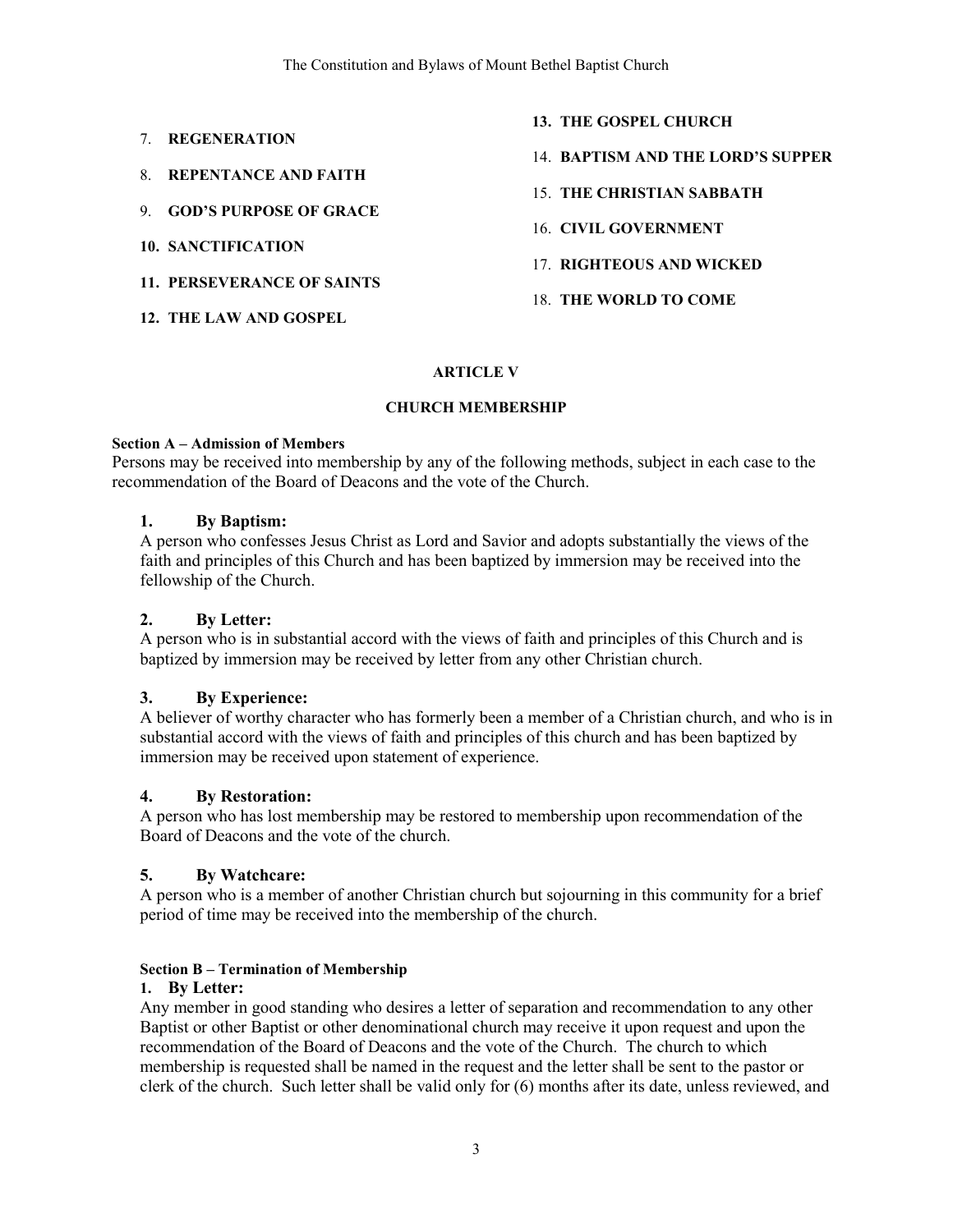this restriction shall be stated in the letter or upon request may also be valid with restriction for one year. An open letter may be issued upon request.

## **2. By Statement:**

Any member in good standing may be granted a certificate of standing for the purpose of associating with any evangelical church other than a Baptist church.

## **3. By Exclusion:**

Should any member become an offense to the Church and to its good name by reason of immoral or unchristian conduct, or by consistent breach of his/her covenant vows, the Church may terminate his/her membership, but only after due notice and hearing before the Board of Deacons, and after faithful efforts have been made to bring such a member to repentance and amendment.

## **4. Inactive Membership:**

The Board of Deacons should prepare, from year to year, a list of those members who have for a period of two (2) or more years failed to participate in the service of worship, show no recorded contributions, or fail to participate in the educational program of the church without valid excuse. The name(s) of the said member will be put on an inactive list.

#### **ARTICLE VI CHURCH MINISTRIES/STAFF AND COMMITTEES**

Any church member who supports the church both spiritually and financially will be eligible to hold office and serve on ministries and committees. The church ministries committees and organizations shall be as follows:

- 1. Permanent Ministry: The permanent officers and ministries of the church shall be the Pastor, Deacon, /Deaconess Ministry, Trustee Ministry, Clerk/Secretary, Church Treasurer, Financial Secretary, and the Superintendent of Sunday School.
- 2. Organizations: The church shall have such other organizations and shall create committees and other organizations, by resolutions as deemed necessary for a continuing church.
- 3. Personnel Committee: This committee shall be responsible for providing each employee (Pastor, Associate Ministers, Church Clerk/Secretary, Sexton, Musicians, etc.) with a job description and a contract of employment. Yearly evaluations and contracts must be completed for each employee. Any employee not in compliance with his or her contract may be called before the Pastor, Church, and or appropriate ministry. Action should be taken within 30 days of the offense or the reporting of the offense. Depending on the nature of the offense, the employee will be given a verbal or written warning, put on probation and or terminated. This committee shall be comprised of at least five members of the Church Body and shall include at least one Deacon and one Trustee.
- 4. Executive Committee: The Executive Committee is commissioned by and responsible to the Joint Board to function on behalf of the Joint Board in matters of emergency and in interim periods between regularly scheduled Board meetings. The Executive Committee shall have and exercise the authority of the Joint Board provided that such authority shall not operate to circumvent the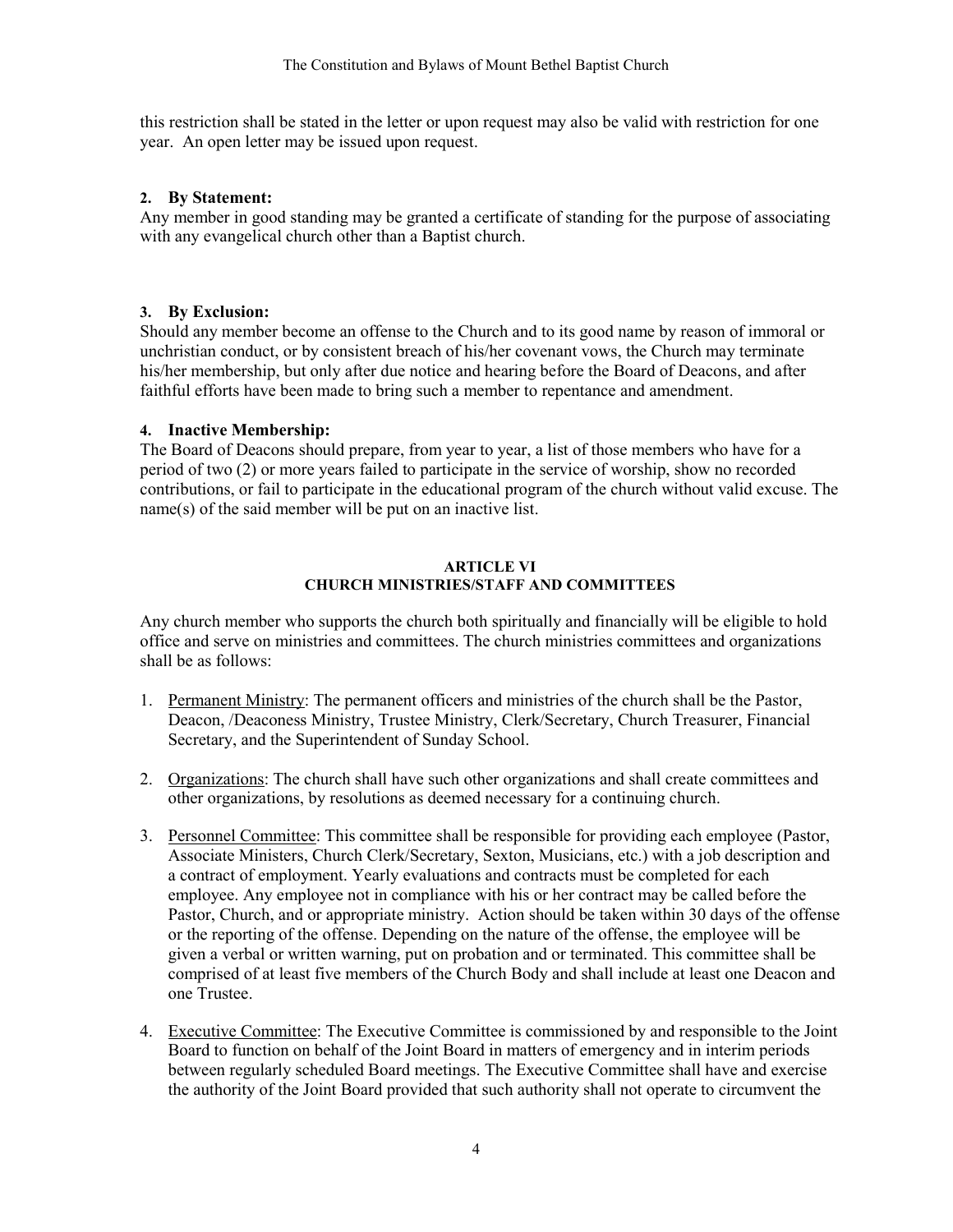responsibility and authority vested in the Joint Board by the By-laws, and any action taken is to be ratified by the Joint Board at its first subsequent meeting.

Appointments and Composition

- 1. The Executive Committee shall be composed of the President, Vice-President, Secretary, and Treasurer of the Board and one at-large member.
- 2. The Chair of the Executive Committee will also be a member of the Joint Board.
- 3. The President, Vice-President, Secretary, Treasurer and one at-large member shall be elected in accordance with procedures set forth in the By-laws of the organization.

## **PASTOR**

## **Section A:**

The pastor shall preach the gospel, administer the ordinance, watch over the membership, and have charge of the spiritual welfare of the congregation and the stated services of public worship.

The pastor shall be an ex-officio member of all Boards and Committees of the Church and its auxiliary organizations. The pastor only has the right to vote when there is a tie-vote.

The pastor shall be the Moderator and shall preside at all business meetings of the Church except when good taste dictates otherwise.

The pastor shall develop policies and procedures on funeral and holy matrimony services subject to approval of the Church at the annual meeting.

## **Section B:**

When it is necessary to call a pastor, the church shall select a representative Pulpit Committee which shall be comprised of three trustees, three deacons, four members at large, one youth representative and the church clerk. The pulpit committee will convene after the last Sunday of the Pastor's final day in the pulpit.

It shall be the duty of this Committee to take necessary steps to secure a pastor. The Committee shall investigate the merits of every candidate under consideration in regard to personal character, education, ministerial record, and preaching ability in determining his fitness for said record, and preaching ability in determining his fitness for said pastorate. When a suitable candidate is found, the Committee shall recommend that person to the Church for consideration.

## **Section C:**

The call of a pastor shall come before the Church at a regularly called business meeting, notice of such meeting and its purpose having been read from the pulpit on two (2) successive Sundays. A vote of twothirds (2/3) of the members present and qualified to vote shall be necessary to extend a call. Only one candidate shall be presented to the Church at any one regular meeting. The vote shall be by written ballot.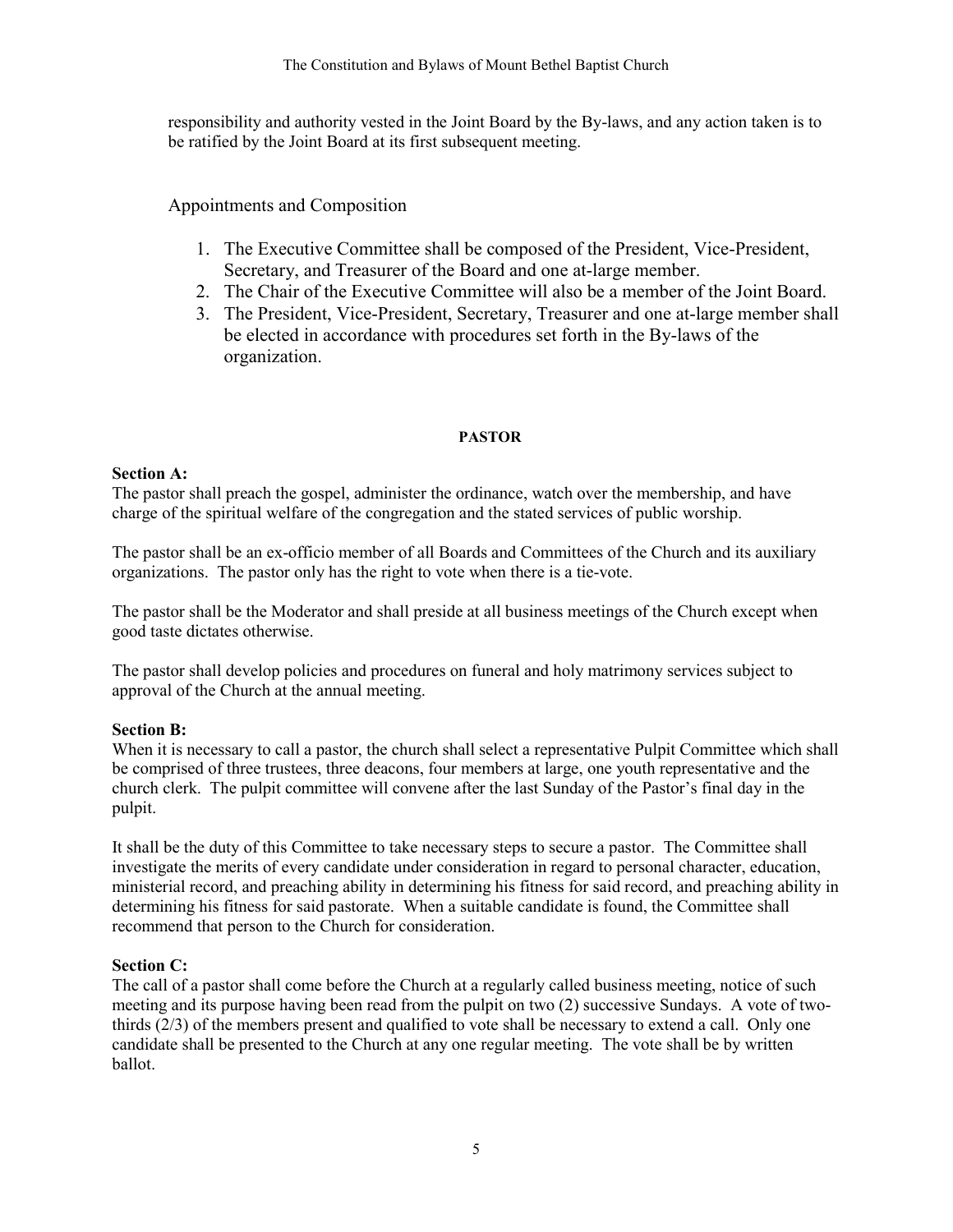## **Section D:**

The pastor shall be called for an indefinite period of time. The salary shall be fixed at the time of the call and may be changed by vote of the Church at any regular business meeting, provided that such a change has been considered by the Board of Deacons and Trustees in a joint meeting. The Pastor may be paid weekly or bi-weekly. The pastor shall be given an annual vacation of not more than (4) weeks with pay. The pastor is allowed to be absent from the pulpit an additional 4 Sundays out of the year.

## **Section E:**

The pastor's term of office may be ended upon ninety (90) days of written notification on the part of the pastor.

Should the pastor become an offense to the Church and to its good name reason or immoral or unchristian conduct, or by consistent breach of his/her covenant vows, the Church may terminate his/her service, but only after due written notice and hearing before the Board of Deacons, and after faithful efforts have been made to bring such a person to repentance and amendment.

Termination of the office shall be voted on at a regularly / or called business meeting, notice of such meeting and its purpose having been read from the pulpit on two (2) successive Sundays. A vote of majority of the members present and qualified to vote providing there be a quorum of fifty (50) members, in good standing, shall make a valid termination of said office.

## **Section F:**

In the event the Church decides to have one or more assistant pastor(s), the pastor is given authority to select such an assistant, subject to consent and approval of the church body.

## **Section G: Standards and Procedures for Persons Called To the Ministry**

When a person has been called by God to preach the Gospel of Jesus Christ, the following procedures will be followed as a guide to evaluate all new Preachers of Mount Bethel Baptist Church before they are given a date to preach their initial sermon and licensed.

- 1. The candidate must be an active member of Mount Bethel Baptist Church, attending Sunday School or Bible Study.
- 2. The candidate will be given an appointment in writing to meet with the Pastor and Board of Deacons to express his/her calling. After his/her expressions have been heard, the Pastor and Board of Deacons will have a chance to ask the candidate any questions that they want about his/her calling according the God's Standards for the Preacher as outlined in I Timothy, Chapter 3.
- 3. The candidate will be informed of the scriptural standards outlined in I Timothy and given ample time to read over them and prepare. If the candidate has problem(s) meeting any of the standards, the candidate will be given  $6 - 12$  months to work on and improve the standards.
- 4. The candidate must be able to communicate his/her understanding of the scripture. If any member of the Board is in doubt, have the candidate read a particular part of the scripture and give their interpretation.
- 5. All candidates will at least have a high school  $(12<sup>th</sup> Grade)$  or equivalent GED education and the willingness to take additional self-development courses as needed, or recommended by the Pastor or Board of Deacons.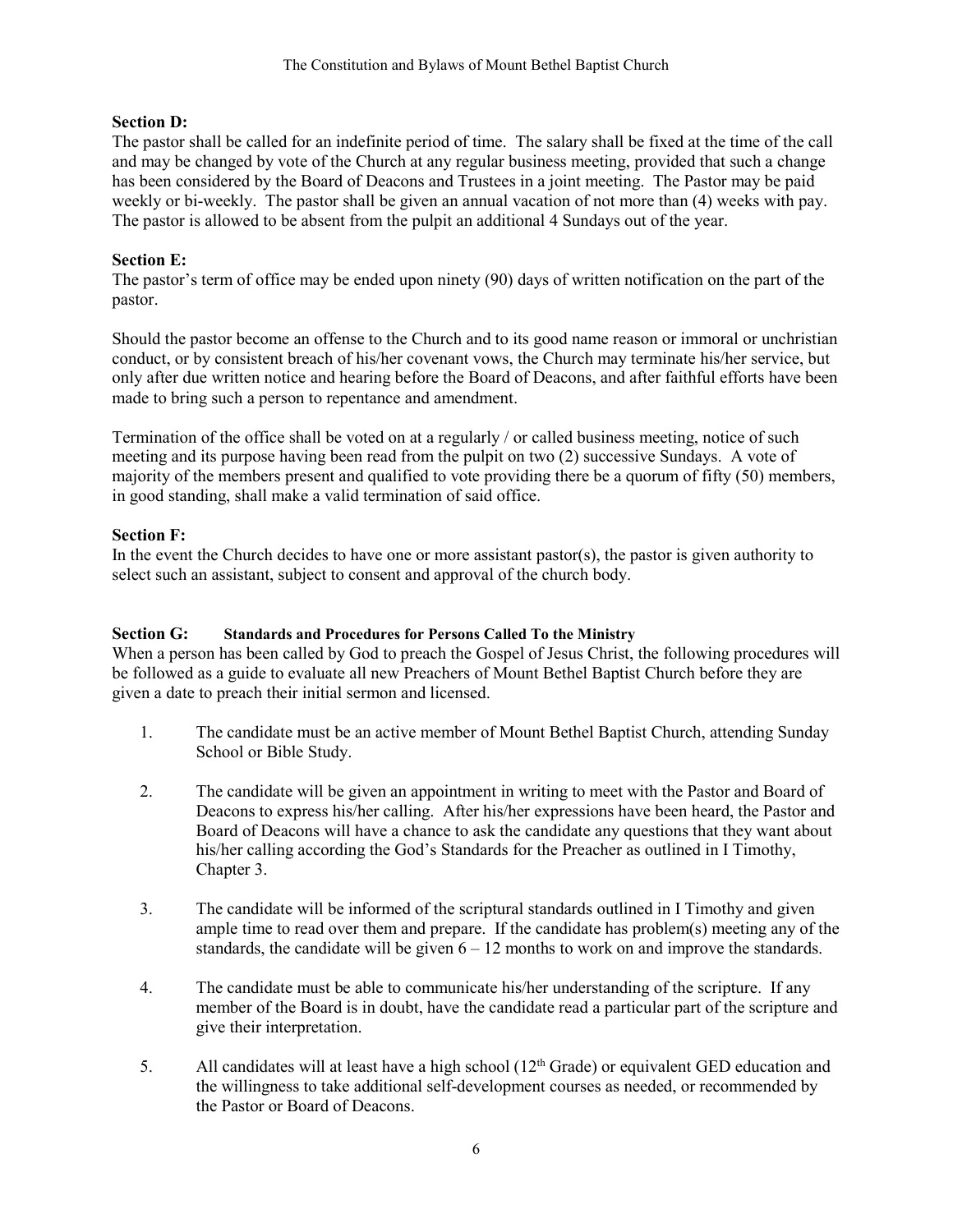- 6. If a child (minor) is called by God to preach, the Pastor and Deacon Board will consult with and advise the minor. When the candidate reaches age 21 and Christian maturity has been demonstrated, all procedures would also apply. (Note: Christ was 30 years old before he started his ministry). After the Pastor and Board of Deacons acknowledge the candidate's calling, a letter of acknowledgement will be mailed to him and his parents explaining the procedures of the Church for new Preachers.
- 7. A letter will be mailed within five days after the candidates meeting with the Pastor and Board of Deacons. This letter will inform the candidate of the Pastor and the Board of Deacons decision and/or recommendation, which may include specific training, reexamination, of his call  $(6 - 12 \text{ months})$ , attendance in Sunday School or Bible Study, may need to become more visible in the Church, or a decision and date for his initial sermon.
- 8. The candidate license will be presented within seven days as based upon recommendations by the Pastor and the deacon board.
- 9. If license is not approved, the candidate will meet with the Pastor and Deacon Board for further instructions.

## **ARTICLE VII INTERIM PASTOR**

## **Section A: Duties of the Interim Pastor**

- 1. An Interim Pastor may serve for one (1) year. In the event a minister is not found in the year period, the pulpit committee may extend his time of service.
- 2. To preside and preach at all 10:00 a.m. worship services, with the exception of those Sundays that an active candidate for the pulpit is scheduled to be presented to the congregation. The Interim Pastor shall also preside and /or preach at Sunday evening service that normally is scheduled.
- 3. To perform all weddings of members of Mount Bethel Baptist Church and the Visitation of the Sick at no charge.
- 4. To preside at funeral occasions for the members of Mount Bethel Baptist Church at no charge.

## **Section B: Termination of Office of Interim Pastor**

The Interim Pastor will terminate office as of the acceptance of the Pastor-Elect.

## **Section C: Things the Interim Pastor are not responsible for:**

- 1. The Chairman of the Board of Deacons will preside at all church meetings and Joint Board meetings. The Interim Pastor can be called in to these meetings only with the expressed invitation of the Chairman of the Board of Deacons.
- 2. The Interim Pastor is NOT the ex-officio officer of the church in this interim period, this responsibility falls to the Chairman of the Board of Deacons until the acceptance of the Pastor-Elect.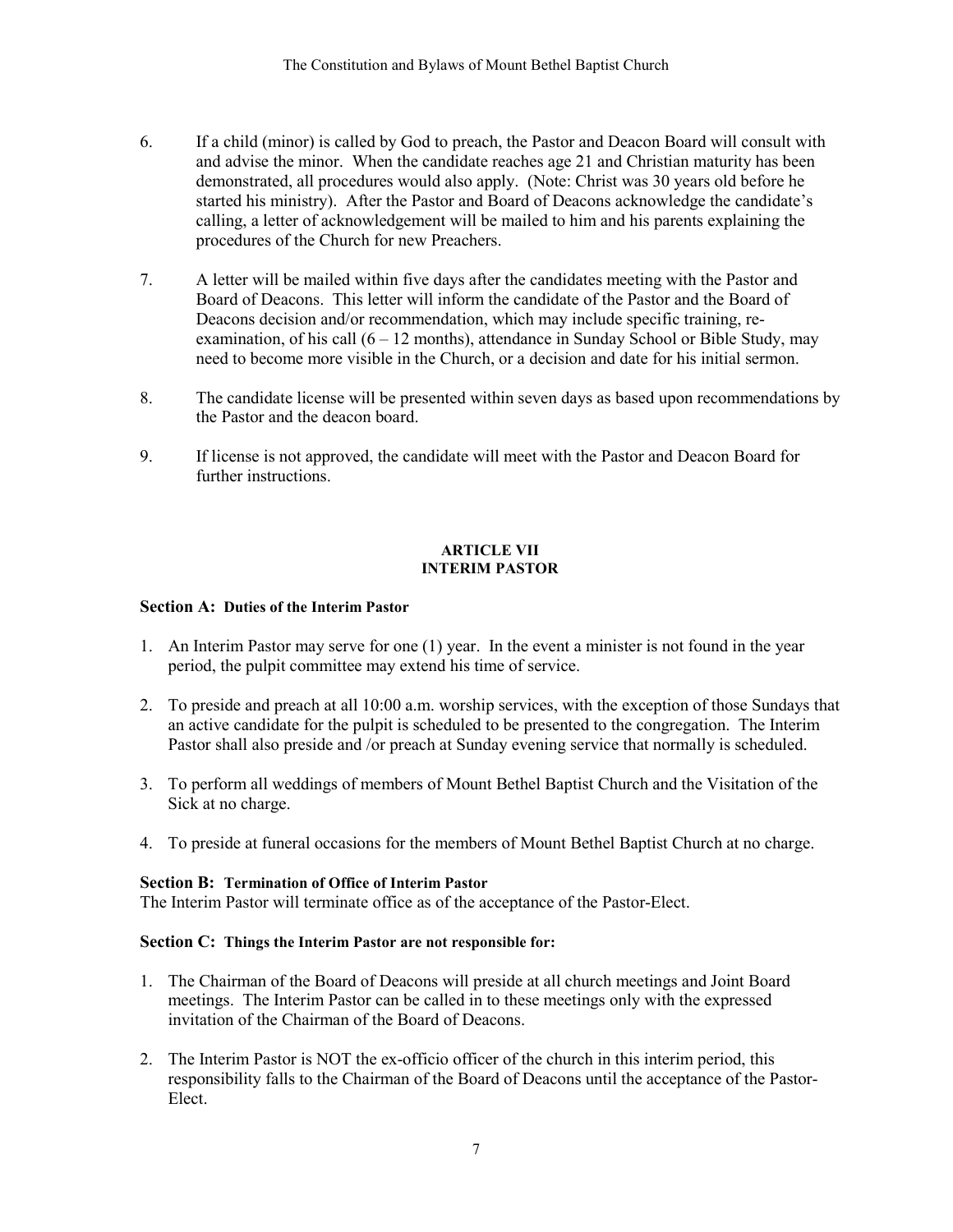#### **ARTICLE VIII**

#### **CHURCH OFFICERS**

Each elected and/or approved officer, with the exception of the Pastor, shall be a member of the Mount Bethel Baptist Church: The elected officers of the Church shall be:

#### **Section A: Pastor**

**Section B: Deacons and Trustees** whose duties are set forth in Article IX, Section A and Section C.

## **Section C: Clerk**

A clerk shall be elected to serve for three (3) years. The membership will have the option to re-elect a member to office. The clerk shall keep a complete record of the transactions of all business meetings of the Church. This shall be read for approval at the next business meeting. The clerk shall keep a record of the names and addresses of the members, with dates and manner of admission and termination; a record of baptisms, and a list of those inactive. The clerk shall notify all officers, committee members, and delegates of their election and appointment. The clerk shall issue letters of termination and recommendations voted by the Church, retain on file all communications and written reports, and give legal notice of all meetings where such is required by the Constitution. The clerk shall assist in preparing denominational reports. The clerk shall deliver immediately to his or her successor all books and records for which he or she has been responsible as clerk. The church clerk shall present upon request with reasonable notice a listing of all qualified voters. The clerk shall report to the Pastor.

## **Section D: Assistant Clerks**

There shall be one (1) assistant clerk elected every three (3) years, to assist the clerk with office duties as assigned by the Pastor.

## **Section E: Treasurer**

The Treasurer shall be elected every three (3) years and must be a member of the Trustee Board or Deacon Board. It shall be the treasurer's duty:

- 1. To have custody of the funds of the church.
- 2. To make deposits and draw checks in the name of the church.
- 3. To receive all monies belonging to the Church, except others so designated by the Church.
- 4. To keep separate accounts of all funds raised or contributed for particular purposes. NO funds shall be disbursed by the treasurer except for the purpose for which they were raised or contributed.
- 5. To deposit within twenty-four hours monies received, in a bank selected by the Trustee Board. (NOTE:) In the event that the treasurer is absent the monies will be deposited by the Financial Secretary.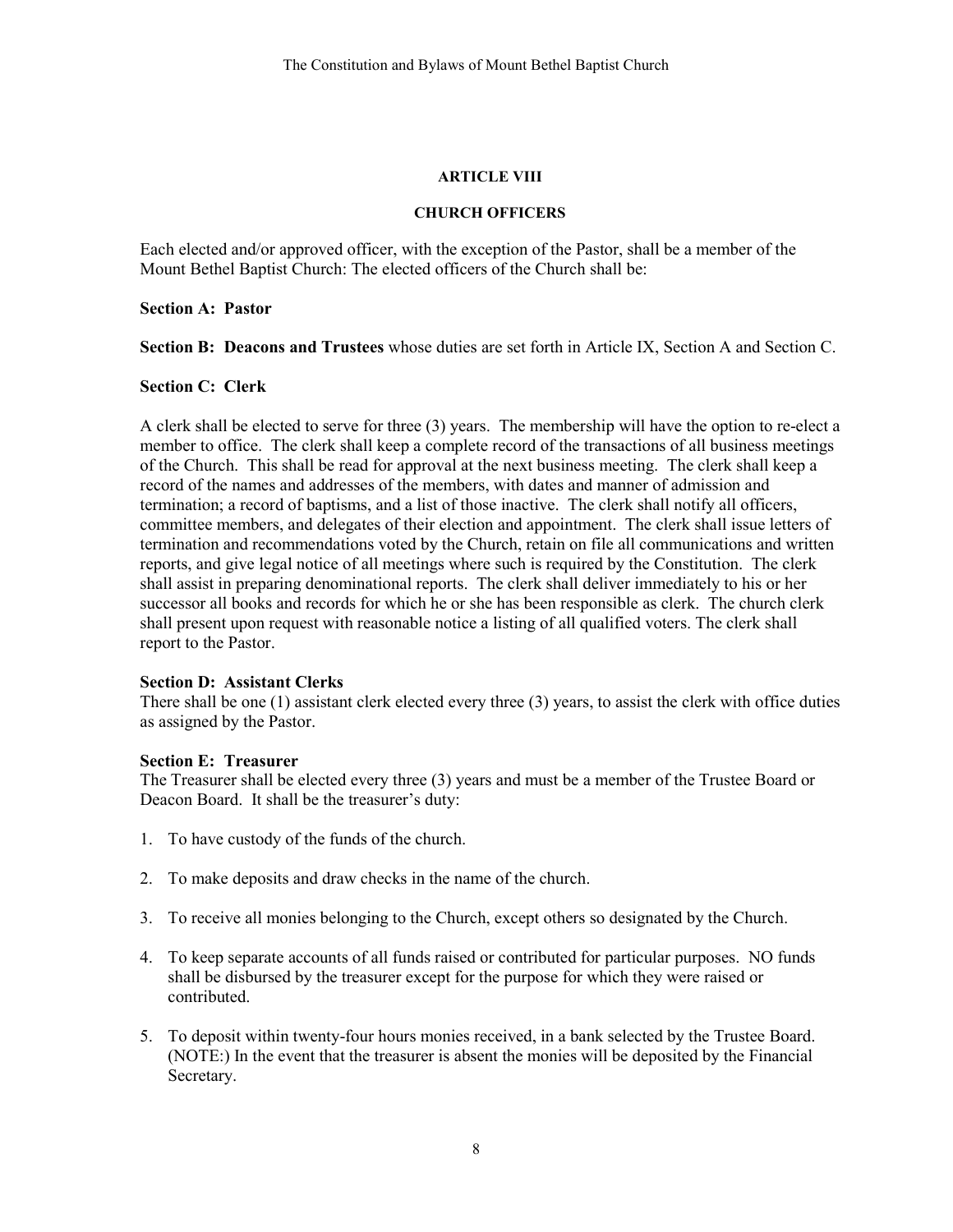- 6. To make disbursement of funds received for the support of the Church and for the reduction of the Church indebtedness only on the order of the Finance Committee.
- 7. To submit to the Trustees, upon their request, information as to the condition of the treasury.
- 8. To keep a summary of the financial standing of the Church before the members, through bulletins or other publications, or by a quarterly report.
- 9. To submit upon request to the Church an itemized report of receipts and disbursements, showing the actual financial condition of the Church, the financial records shall be submitted to the auditors annually.
- 10. To be bonded by the Church.

## **Section F: Financial Secretary**

The financial secretary shall be elected to serve for a three (3) year term and shall be a member of the Joint Board. The membership will have the option to re-elect a member to office. It shall be the financial secretary's duty:

- 1. To furnish each member of the church envelopes for contribution to church funds and to keep a record of pledges made; to keep a correct account thereof between the Church and its members.
- 2. To keep an accurate account of all monies received by the Church and to turn all monies collected immediately over to the treasurer.
- 3. To submit to the church quarterly an itemized report of receipts and disbursements showing the actual financial condition of the church upon receipt of the treasurer's report.
- 4. To send out personal statements to all members once a year, listing their gifts.
- 5. To report to the Trustees an account of the matters pertaining to the office upon request of the Trustees.
- 6. To report to the Board of Deacons the names of those members who have failed to make any contributions of record toward Church expenses of funds. To report to the Board and the Clerk quarterly the names of those members who have failed to make any contributions of record toward church expenses or funds within the past ninety days.
- 7. To submit financial records upon request of the Church.

## **Section G: Tellers**

There shall be tellers appointed by the Finance Committee with the approval by the Joint Board. Members shall be appointed to serve a three (3) year term and at least two members shall be appointed for a two (2) year term. Their duty is to count monies collected during the Sunday morning worship service. The tellers will be bonded by the appropriate city officials.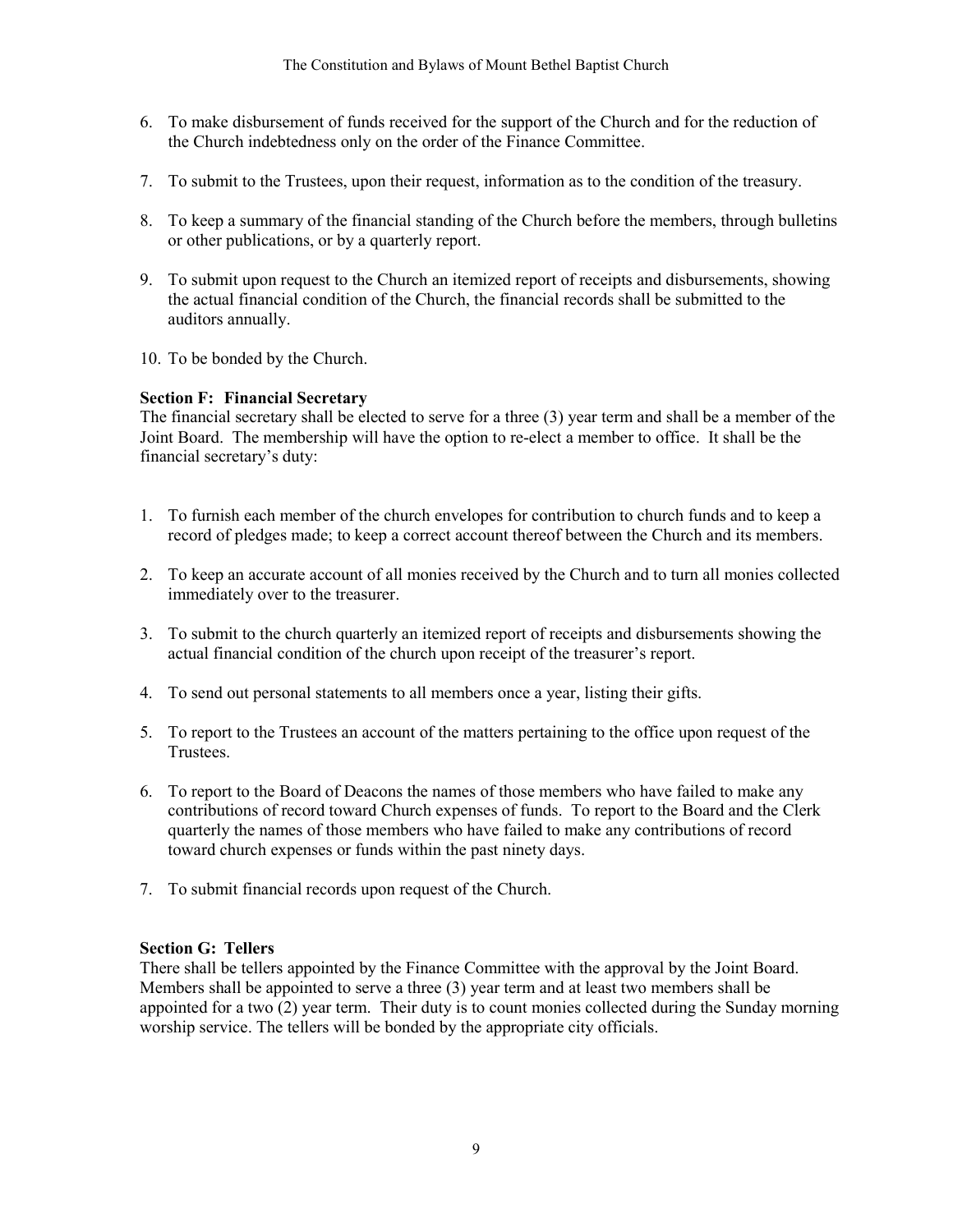## **Section H: Board Tenure**

After a Board member has held office two (2) consecutive terms, he or she shall not be eligible for reelection to the same office for a period of one (1) year after the expiration of the second term unless no suitable candidate comes forth. This rule is not applicable to office of deacon or deaconess.

Any Board member who for a period of six (6) months shall fail to perform faithfully the duties pertaining to the office thereby automatically vacates said office. The Church has the power, for good and sufficient cause, to remove from office any Board member.

Resignations from elected officers shall be made in writing to the Church by giving notice to the respective board.

## **Section I: Elections**

- 1. **Time** The annual election of officers shall be held during the church meeting in January.
- 2. **Procedure** At the quarterly meeting prior to the election, the Joint Board shall present to the church the names of one or more persons for each office to be filled. It shall be the privilege of any members qualified to vote to place a nomination from the floor the names of any eligible for any office. A majority of the votes cast is necessary for the election of any officer.
- 3. **Vacancies** Vacancy (s) occurring during the year may be filled for the expired term at any business meeting. The Joint Boards shall present to the Church nominees for the vacancies to be filled.

## **ARTICLE IX**

## **BOARDS**

## **Section A: Deacons**

The Board of Deacons shall consist of twelve or more members of the church or the current amount established. The Deacons shall be ordained to their work according to Acts 6:1-8 and I Timothy 3:8-13.

Persons to be accepted by the Church to fill the office of Deacon must possess the qualifications as listed in the above-mentioned Scriptures.

Any member who feels that a candidate is not suited for the office must apprise the Church and confront the candidate with a charge at a special meeting to determine qualifications. One who so confronts must observe two (2) requirements:

- 1. Specific charges must be brought and stated in writing, presenting evidence that is clear, convincing as to its truth.
- 2. Remember the words of Jesus, "He that is without sin, let him cast the first stone."

Candidates founded acceptable will be placed on probation for six (6) months, in which time they will undergo training, (workshops, church policy), in preparation for the task. At the end of this period and upon recommendation to the Church, the candidate or candidates shall be ordained.

Deacons shall hold office as long as they shall faithfully discharge their duties.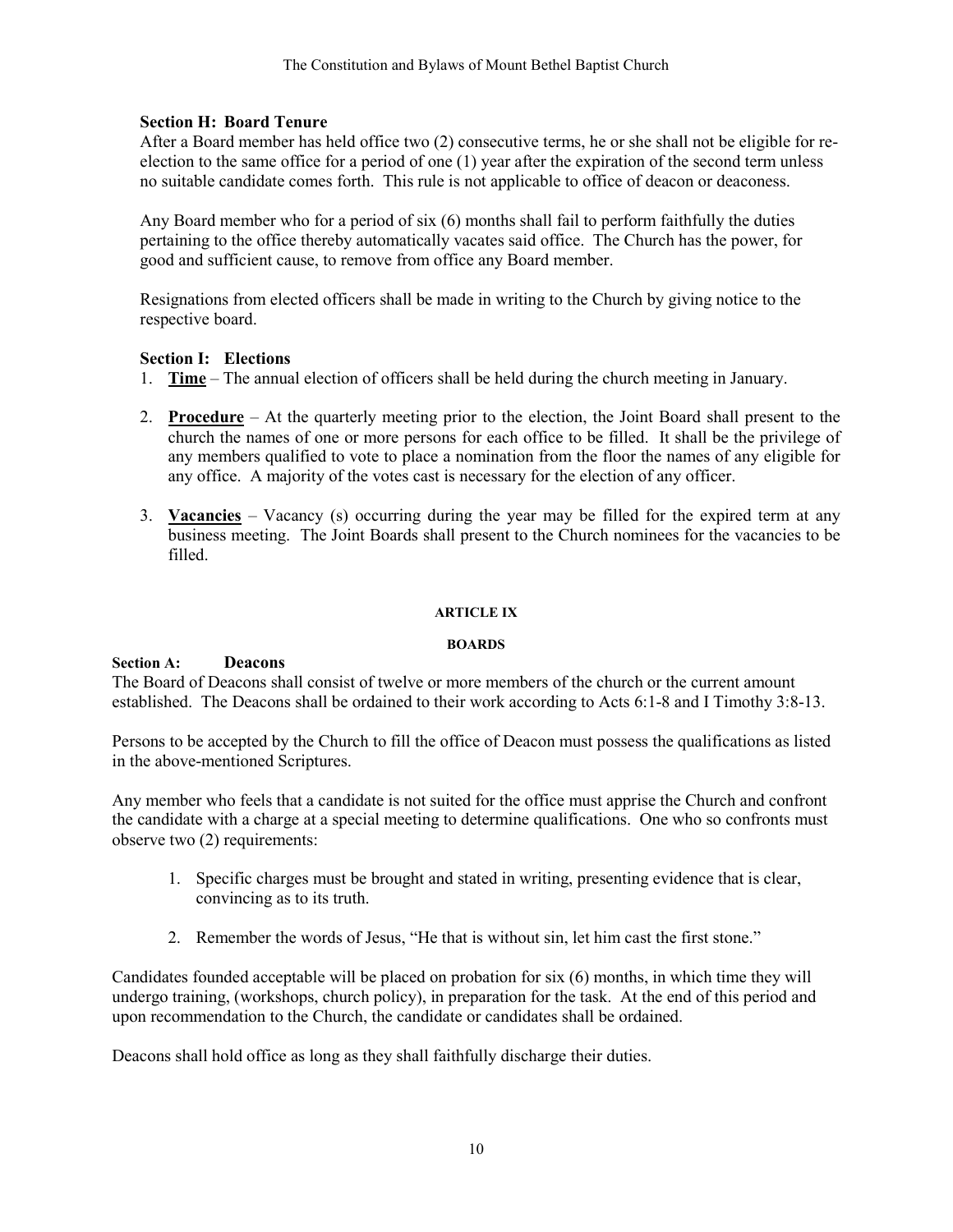The Church may, for good and sufficient cause, remove any Deacon from office, according to the procedures of the Deacon's Manual, except for extenuating circumstances.

The Board shall elect every two (2) years, with the option to re-elect, a chairperson, vice-chairperson. A majority of the members shall constitute a quorum.

The Board shall in every way assist the pastor; cooperate with the pastor in providing the pulpit supply and the leaders of the prayer meeting; visit the members; commune with the sick and shut-in; care for the sick, needy, and distressed members of the Church; and duties specified in Acts 6.

## **Section B Deaconesses:**

The Board of Deaconesses shall assist Pastor in developing the spiritual life of the women and girls of the Church for the best possible Christian service. It shall cooperate with the Pastor and the Board of Deacons in visiting the members; in the care of the sick, needy, and distressed members of the Church; and in the preparation of the observances of the Ordinances of the Church.

Persons accepted as a deaconess shall be a wife of a deacon and must be a member of the Church. Women of good faith, good character and dedicated to Mount Bethel Baptist Church may also be recommended by the membership to the deaconess board. Widows of deceased deacons may continue to serve.

Deaconesses shall hold office as long as they shall faithfully discharge their duties.

The Board shall elect every two (2) years, with the option to re-elect, a chairperson, a vice-chairperson, a secretary, and a treasurer.

The board shall meet regularly each month. Special meetings may be called by the chairperson or the vice-chairperson, who shall notify all members. A majority of the members shall constitute a quorum.

## **Section C: Trustees**

There may be a Board of twelve (12) or more Trustees or the current amount established.

The character and devotion of a trustee should equal that of a deacon. The Trustee should be a person of scrupulous honesty combined with practicality, thriftiness, financial ability and good judgment. The Trustee shall meet the requirements as outlined in the Code of Virginia.

Members of the Trustee Board and the Pastor shall recommend to the church candidates for membership on this board.

One-third (1/3) of the trustees, except the financial secretary when serving, shall be elected at each annual meeting for a term of three (3) years. Consecutive terms shall be limited to two (2).

The Board shall hold in trust all property belonging to the Church and shall take all necessary measures for its protection, management, and upkeep. It shall determine the use of the Church buildings for all extra or secular purposes, but it shall not have power to buy, mortgage, lease, or transfer any property without specific vote of the Church authorizing such action. It shall, when so instructed by the Church, secure the services of a custodian at such salary as is authorized by the Church. It shall also, when instructed by the Church, secure the services of a church secretary. It shall perform such other duties as are imposed upon it by the Church and State.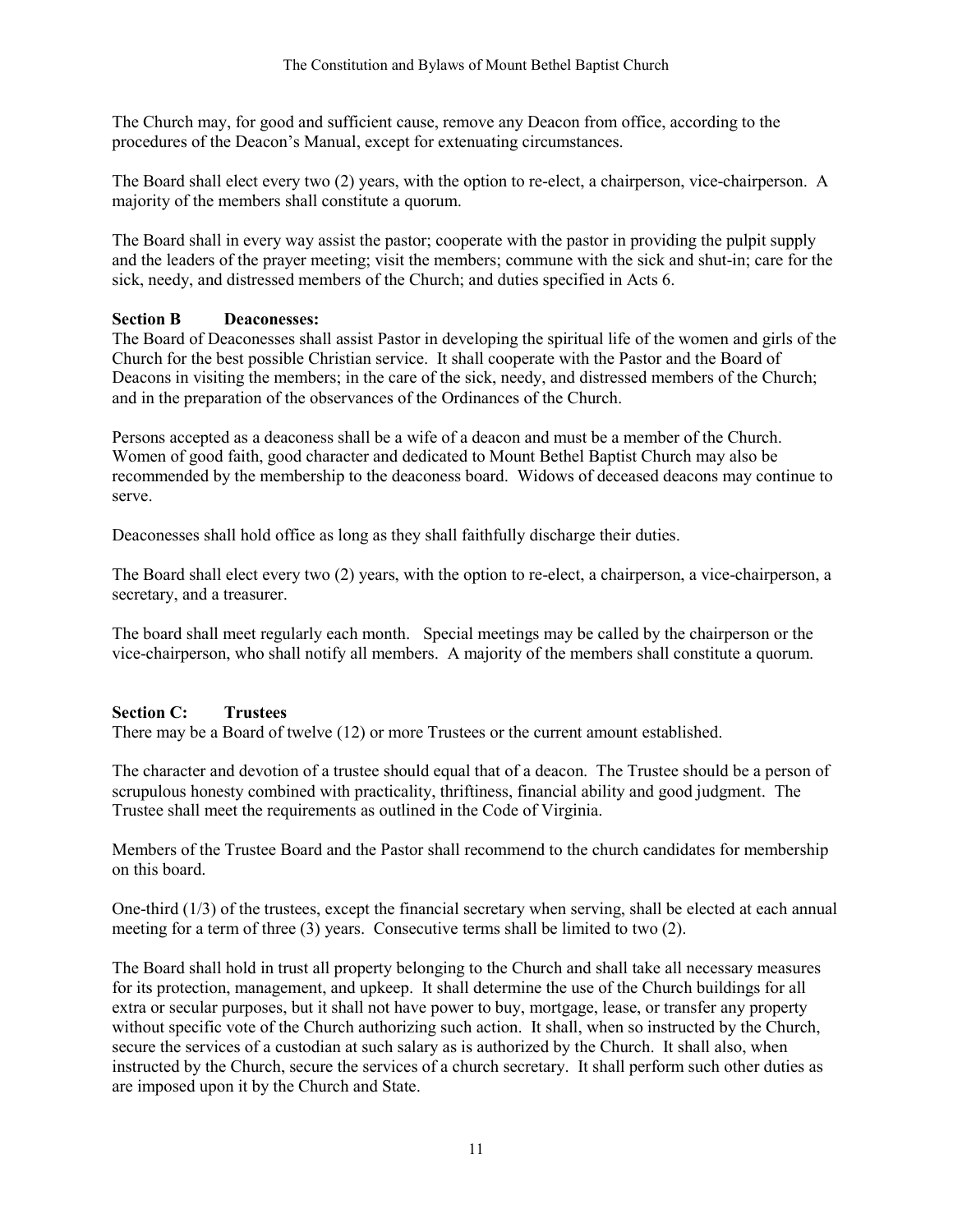The Trustee Board shall have custody of title papers and other valuable documents of the church.

Any Trustee who, for a period of six (6) months, fails to perform faithfully the duties of his/her office automatically vacates the same.

## **Section D: Finance**

There shall be a Finance Board of seven (7) members, consisting of two (2) members-at-large, the treasurer, the financial secretary, two (2) trustees and at least a deacon. The members at large shall be elected at an annual meeting for a term of three (3) years. Consecutive terms shall be limited to two (2).

It shall act as a budget committee for the Church and shall devise means for generating revenue and oversee the finances of the Church. It shall report all pledges to the Financial Secretary. This Board shall lead and direct the financial efforts of the Church.

This Board shall elect a chairperson and secretary and shall meet quarterly or whenever the need arises. It shall designate the bank where the funds of the Church shall be deposited.

## **Section E: Christian Education**

The Board of Christian Education shall consist of at least twelve (7) elected members, one-third (1/3) of whom shall be elected each year for a term of three (3) years. Consecutive terms shall be limited to two (2).

In addition to the elected members, the following persons shall serve by virtue of their office as ex-officio members with voting privileges; the Pastor, the Director/Minister of Christian Education, and the Superintendent of the Church School. The director/minister of Christian Education and superintendent of the church school shall be appointed by the Pastor.

The work of the Board will be divided into the following areas: Children, Youth, Young Adult, Adult, Leadership Development, Education for Missions, Athletics and Recreation, and Library. A member of the Board shall be responsible for each of these areas. Each area will function with and through committees, particularly the age-group chairperson. In addition to this, the Board will operate with task groups. A task group is any ad hoc committee with limited tenure. This is a task force appointed to accomplish a particular job within a given length of time.

The Board shall be responsible for the ORGANIZATION, ADMINISTRATION, AND SUPERVISION of the entire education program of the Church.

It shall be responsible for:

DEVELOPING AND INTERPRETING the EDUCATIONAL OBJECTIVES or GOALS to the church;

STUDYING the educational needs of the church and making decisions concerning time schedules, educational use of housing and equipment, and the elimination or addition of classes or organizations;

DISCOVERING, ENLISTING, TRAINING, and APPOINTING all Church educational workers;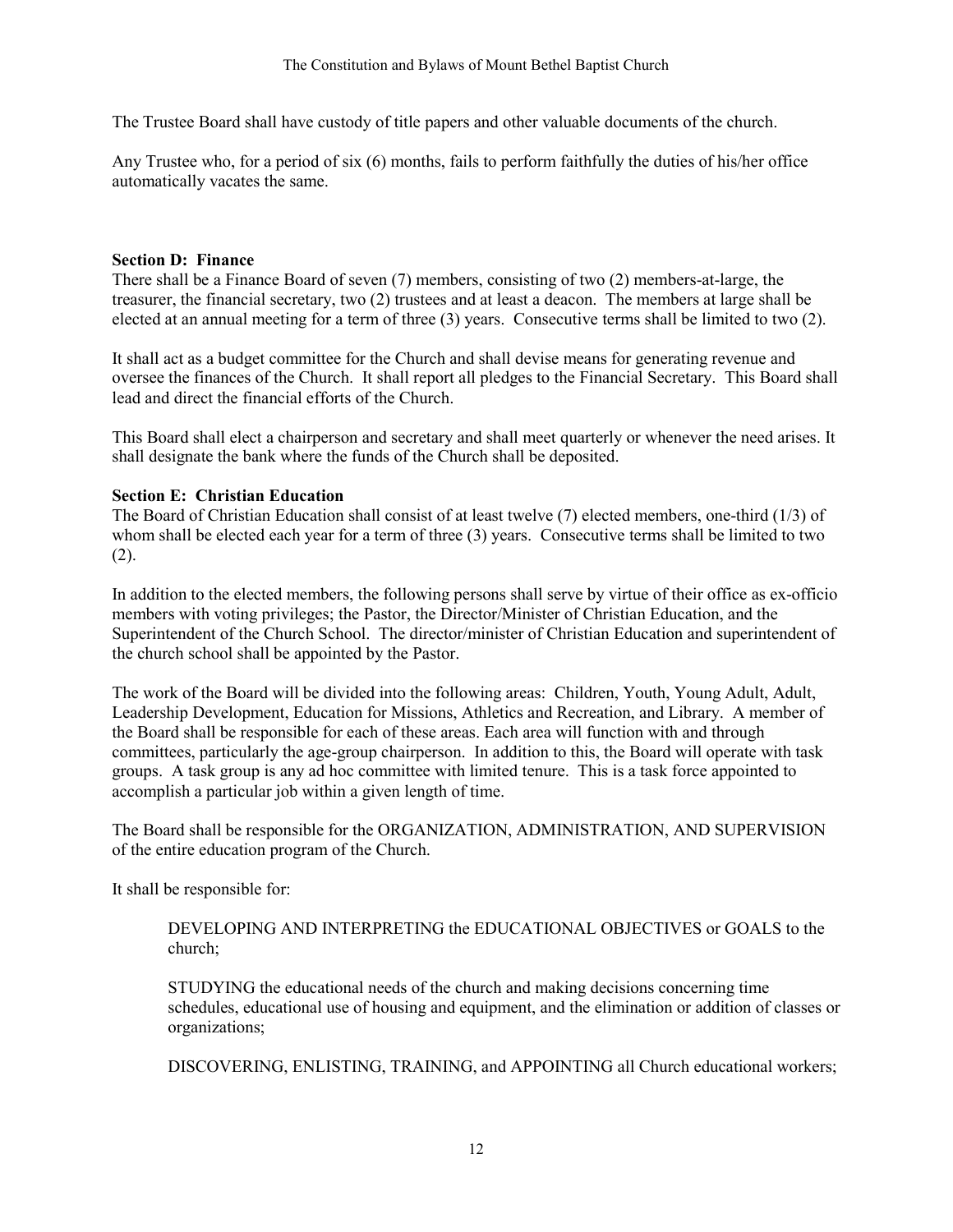COORDINATING and APPROVING the outreach program of groups and organizations under its jurisdiction;

EVALUATING, DETERMINING, and SUPERVISING the curriculum of the educational program;

PREPARING the educational budget of the Church and submitting same to the Finance Chairman.

The Board shall be organized promptly, following the annual election. It shall elect from its own membership a chairperson, an assistant chairperson and a secretary. The Board shall meet monthly at a stated time. Special meetings may be called by the chairperson, or the Director/Minister of Christian Education. The Board will prepare a report of the activities of the program to be submitted at the quarterly meeting.

The Board of Christian Education shall interview and approve counselors and teachers for the Church School. The Board shall designate the leaders for the Church School and Youth Fellowship groups.

## **Section F: Board of Missions**

The Board of Missions shall consist of nine (9) elected members, one-third (1/3) of whom shall be elected each year for a term of three (3) years.

This board shall promote interest in missions at home and abroad. The board shall provide information, encouragement, and channels by which the Lordship of Christ may be acknowledged, as it relates to social issues in the family, community, nation, and world. It shall set a goal of missionary giving and shall cooperate with regional and national groups on missionary giving.

This board shall cooperate with the Pastor in providing practical ways for implementing the evangelistic mission of the Church, such as neighbor visitation, preaching services, radio ministry and other charitable purposes.

This board shall plan and administer the Mission Budget. This board shall be organized promptly following the annual church election. It shall elect from its own membership a chairperson, a vice-chairperson, and a secretary. The board shall meet monthly at a started time. Special meetings may be called by the chairperson.

## **Section G: Joint Board**

The Pastor shall serve as the chairperson of the Joint Board and convene a Joint Board meeting of the Deacons and Trustees at least once a quarter prior to the quarterly church meeting or as often as needed to complete church business. Other officers shall be elected among the body and serve a term of three (3) years. The treasurer shall attend all Joint Board meetings. The Joint Board shall consider recommendations from the Board of Deacons and Trustees regarding the church. It shall be the responsibility of the Joint Board to select a director of music, to approve the meeting schedules for the Youth Fellowship and Sunday School as set by the Board of Education, schedule special religious meetings, approve the appointment of tellers, appoint the auditing committee and insure that auditing is done by an outside auditor every five (5) years, and serve as the nominating committee for church officers. (Procedures for nomination – See Article XI, Section B). The Board should receive reports prior to the quarterly church meeting from all auxiliaries and committees. It shall make a report at each quarterly meeting.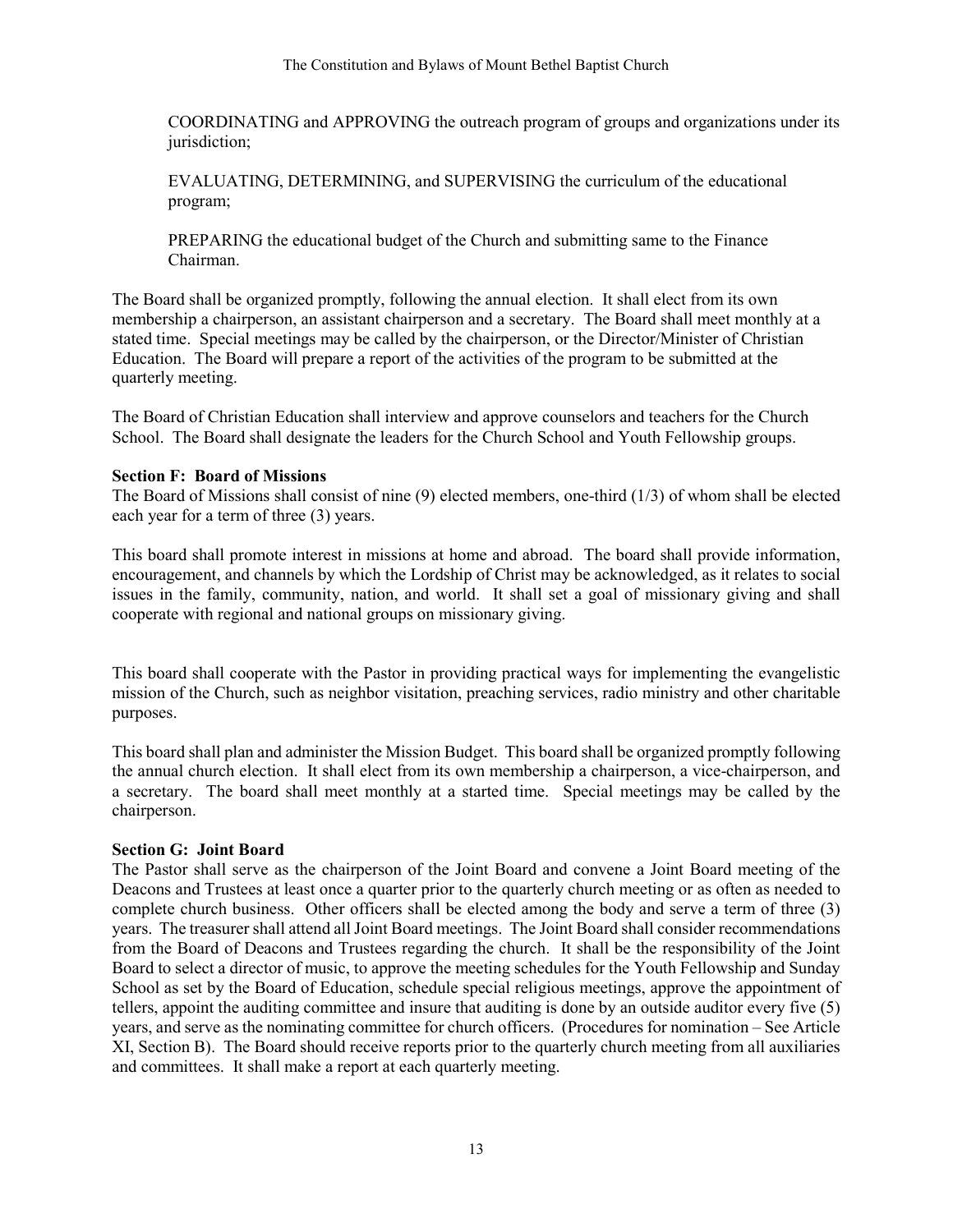## **ARTICLE X**

## **AUXILIARIES/COMMITTEES**

The following shall be designated as standing auxiliary committees of Mount Bethel Baptist Church:

## **Section A: Music Committee**

The Music Committee is charges with the responsibility of providing for and maintaining a musical program of excellence for the Church. The Music Committee, shall select for appointment or hiring an organist, instrumentalists, and choir directors, and secure musicians for the various Church services.

The Music Committee shall be comprised of two (2) members-at-large appointed by the Pastor, the Director of Music, and the directors of the choirs.

The Music Director shall chair the music committee and shall be responsible for annual evaluation of all members of the music staff.

The Music Committee shall plan and review the Church musical program for the year; maintain a file of all the musicians in the Church; provide training experiences for church musicians, including workshops, seminars, etc.; select hymnals to be used by the Church for worship; consider robe selection; and prepare the music budget of the Church and submit the same to the Finance Board.

## **Section B: Youth Choir**

The primary purpose of the Youth Choir is to enhance the ministry of the Pastor and Mount Bethel Baptist Church by sharing the good news through gospel music. The Youth Choir serves various sister churches and community in Christian endeavors.

## **Section C: Men's & Women's Chorus**

Its primary purpose is to unite the men/women of the church together in giving honor and glory to God through singing and praising His Holy and Righteous Name. This organization gives the men/women of Mount Bethel Baptist Church the opportunity to come together in friendship and brotherly love and serve as role models for young men of the church.

## **Section D: Mass Choir**

The Senior Choir shall enhance the morning service or other worship services through song and present concerts, cantatas, or sacred music for special occasions.

## **Section E: Audio/ Visual Ministry**

The Audio and Visual Ministry ensures that all praise and worship services as well as other special programs are properly monitored for sound and video with always focusing on the Word of God.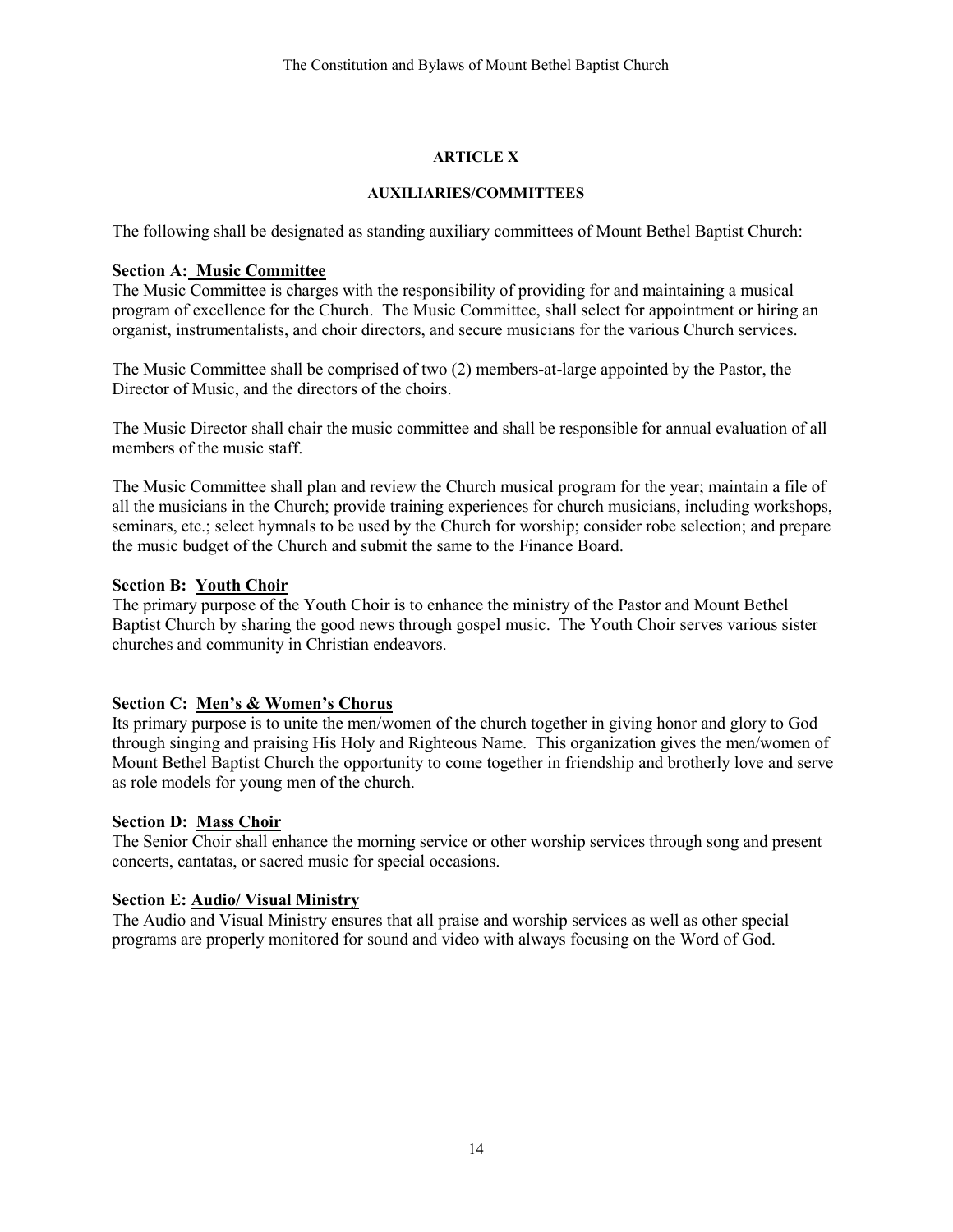## **Section F: Ushering**

There shall be a Junior and Senior Usher Board. The Senior Usher Board is composed of adult members of the church. The Junior Usher Board is composed of youth  $9 - 18$  years of age. The youth are encouraged to develop and display acceptable and appropriate religious and social behavior, such as selfdiscipline, alertness, promptness, and courtesy. The ushers shall be the keeper of the doors, attend to the seating of the congregation and receive the offering. The Head Usher shall confer with the Pastor for instructions of the day. The ushers shall adopt protocol from a prescribed handbook with approval by the Pastor.

## **Section G: Missionary Society**

The Mount Bethel Baptist Missionary Society promotes and encourages missionary preparation and assist people in financial, spiritual, social and emotional needs.

## **Section H: Sunday School**

The Sunday School's purpose is to train and educate the membership as directed by the Board of Christian Education, about the Bible and the teaching of our Lord and Savior Jesus Christ.

## **Section I: Youth Fellowship**

Promotes spiritual, physical, social, and intellectual growth of youth through planned, supervised group fellowship activities at the church an in the community.

## **Section J: Pastor's Advisory Council**

The Pastor's Advisory Council conducts discussions of membership concerns regarding the spiritual and physical growth and development of the church. The Council consists of two representatives from each auxiliary of the church, and at-large members. Recommendations growing out of the Council's decisions are forwarded to the Pastor, who may send them to the proper Church Board for further resolution and action by the Church Conference. All church members may attend Council meetings.

## **Section K: Pastor's Aid/Hospitality**

To help enhance/promote fellowship and goodwill at Mount Bethel Baptist Church by: serving as official hostesses of the church upon request; welcoming visitors to the church each Sunday; serving as support organization for the senior citizens of the church; assisting in the identification and procurement of those properties and fixture to enhance the on-going programs and ministries of the church.

## **Section L: Men in Mission and Women Faith Fellowship**

To promote Christian Fellowship and create a spirit of camaraderie among the male and female members of the church. To provide spiritual, material, and/or financial support to the church and the church community.

## **Section M: New Members Welcome Committee**

The New Members Welcome Committee offers support to new members joining the Mount Bethel Baptist Church. It also introduces the members to the programs and outreach ministry.

## **Section N: Audit Committee**

The audit committee, appointed by the Joint Board, shall consist of members of the church other than the Treasurer, Financial Secretary, and chairperson of the Finance Committee. The committee shall audit the financial records of the Church at least once each year and shall make a report in writing to the church second quarterly meeting.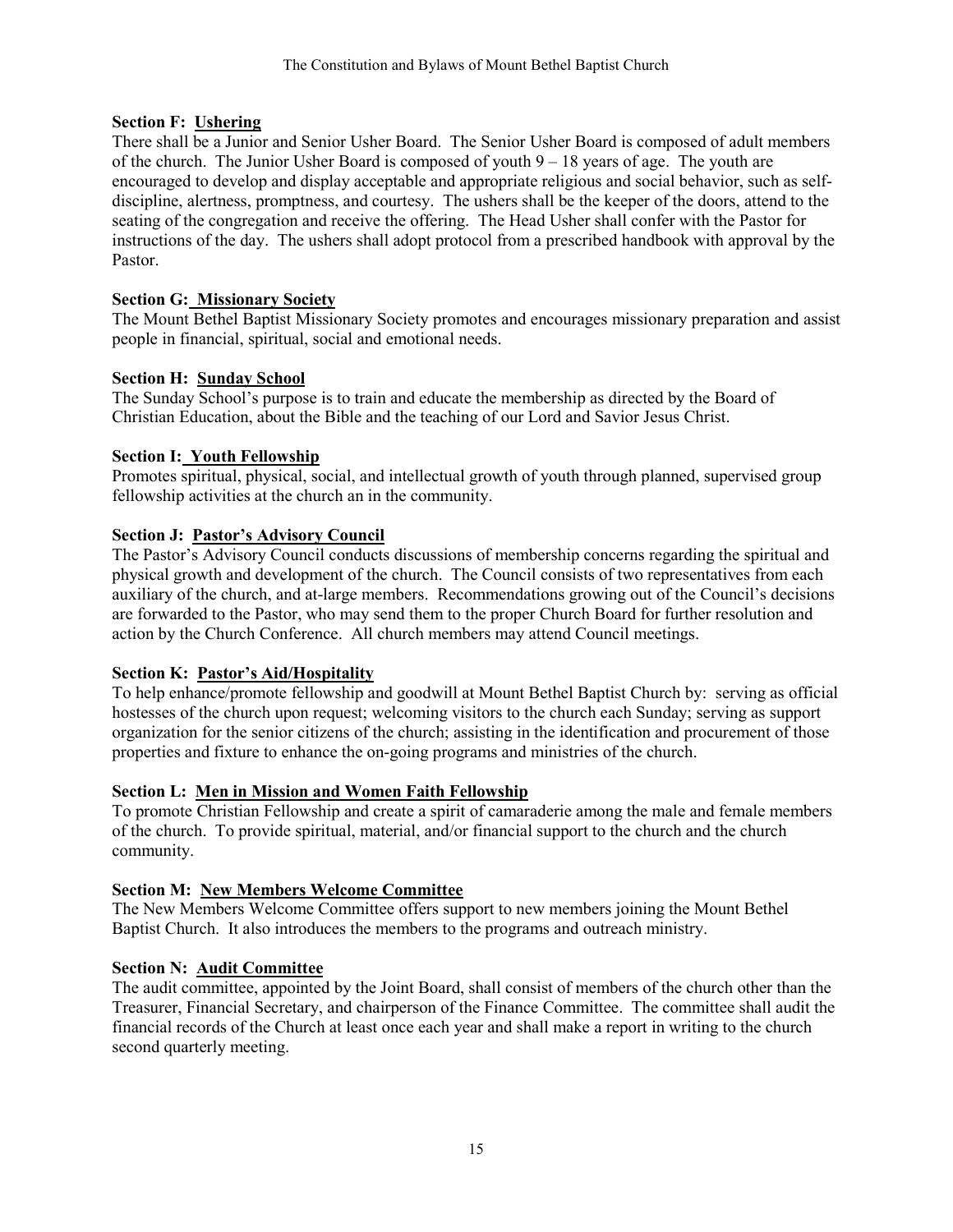## **Section O: Benevolence Ministry**

The Benevolence/Bereavement Ministry supports the members of Mount Bethel Baptist Church during the time of loss of a loved one. The ministry provides resources as allowed by the ministry to assist and aid as required.

## **Section P: Excellence and Results Educational Ministry**

Excellence and Results Educational Ministry provides a multiplatform service that reaches the congregation and the community. Our goal is to align ourselves to Mount Bethel's vision statement. We support our youth and adults educationally in aiding them is ascertaining excellence in all aspect of their lives. We provide programs that enhance the spiritual and social welfare of our community of believers. Our free Resource Center and Computer Lab are open after church with spiritual leaders that possess expertise in varied academic areas. We aid our children and adults by providing age appropriate reading materials, strategizing with parents regarding academic rigor in their educational journey while complimenting these efforts with the use of technology. We align our resources with the Children's Ministry and adult requests. Requests and needs are supported with mini workshops, individual talks or activities. We also partner with Lynnhaven Elementary School in our educational outreach several times a year. All our efforts are led by the grace God and our Pastor. We culminate our church accomplishments by celebrating our congregations' accomplishments with our Student Recognition Celebration twice a year.

## **\*Special and General Committees**

Special and General Committees shall be appointed by the Joint Board as need shall arise. The principle of rotation in effect for Board shall apply to committee leadership.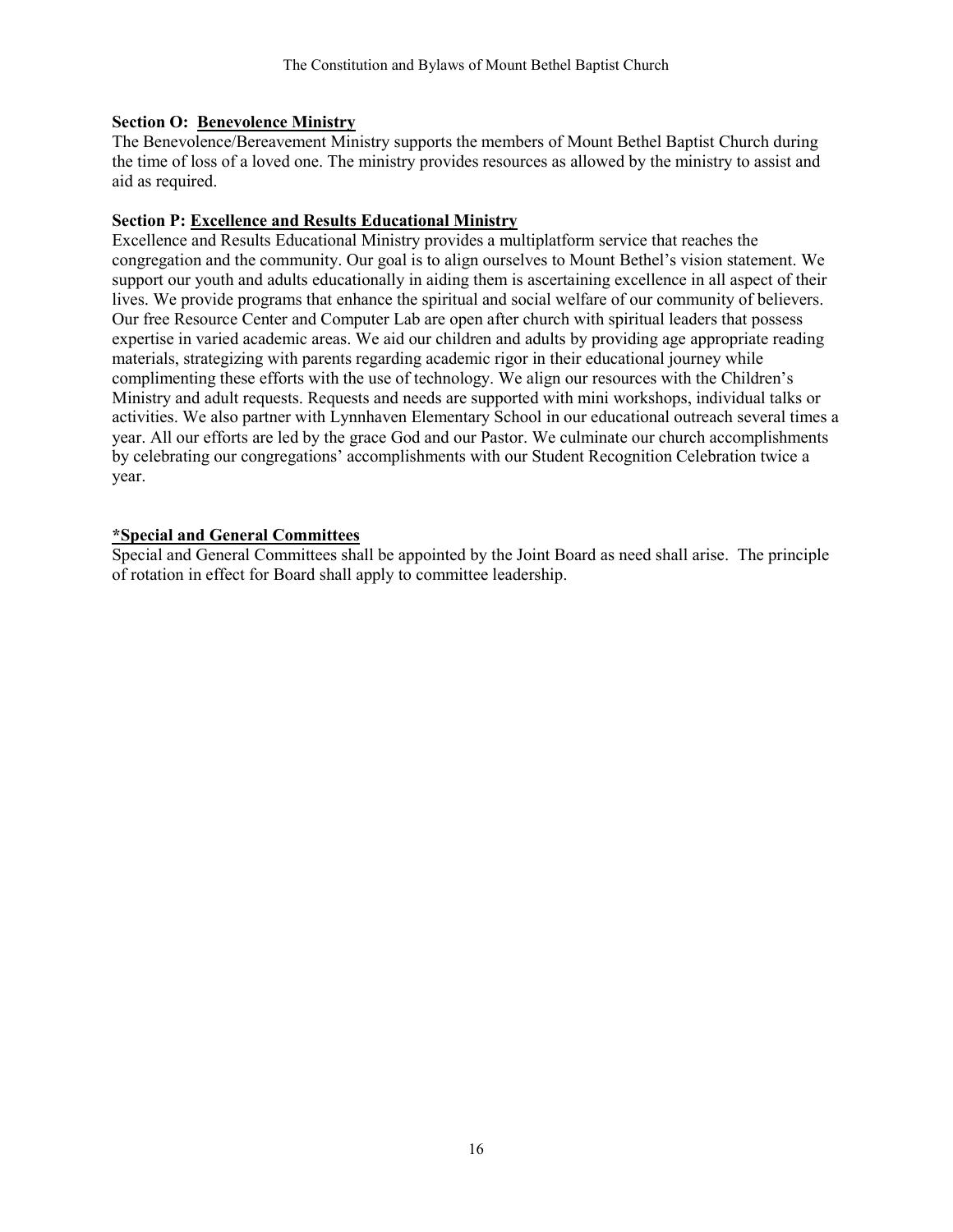## **ARTICLE XI**

## **MEETINGS**

## **Section A: Worship Services**

Public services shall be each Sunday. The Youth Fellowship and Church Sunday School Board shall meet at times fixed by the Board of Christian Education and approved by the Joint Board and the Church.

The Ordinances of Communion and Baptism shall be celebrated on the 3<sup>nd</sup> Sunday of each month, and at such other times as the Church may determine. Special religious meetings may be scheduled by the Pastor, by the Joint Board, or by the vote of the Church.

## **Section B: Business Meetings**

Business Meetings shall be held on the 3<sup>rd</sup> Monday of January, April, July, and October. The annual report of individual officers, boards, and auxiliary organizations shall be given at the January meeting. The election of officers shall be held at this meeting.

All matters pertaining to the purchase, sale, or mortgage of property shall be voted on only by members who have a recorded financial contribution within the previous ninety days and are of legal age. On all other matters, members who are fifteen (15) or older are entitled to vote. The Church Clerk shall present upon request with reasonable notice, a listing of all qualified voters.

Quarterly Joint Board meetings shall be held in January, April, July, and October, on the Saturday morning following the first Sunday thereof. Fifteen members of the Joint Board shall constitute a quorum.

Twenty-five members, who are qualified voters, shall constitute a quorum for the transaction of business.

Special business meetings may be called at any time by the Pastor and 21 members who are qualified voters. Notices of such meetings and the object for which it is called shall be given on at least the Sunday preceding the date of the meeting. At any of the regular meetings of worship, however, the Church may, without notice, act upon the reception of members, the dismissal of members to other churches, and receives of report of delegates to councils, associations, and Conventions.

## **Section C: Auxiliaries, Boards, and Committees**

The business meeting of auxiliaries, boards and committees shall be held at times designated by its membership or as otherwise indicated in this document.

## **ARTICLE XII**

## **OUTREACH MINISTRY**

The Outreach ministry whose name will be synonymous for what the goal and mission of the ministry shall be called (S.W.A.T) Soul Winning Action Team. SWAT is a ministry which actively canvases the neighboring community of the church to seek those who do not know Jesus Christ as their personal savior. Their focus is to witness to the lost and cause them to seek Christ as their Lord and King. S.W.A.T. not only witness through community, but also charitably gives to those who are in need of clothing and food. S.W.A.T. ministers through neighborhood revivals, clothing disbursements and door to door evangelizing. S.W.A.T . members are taught the dynamics of witnessing to others of other doctrines and beliefs, which do not have Jesus Christ as their saving efficacy for salvation.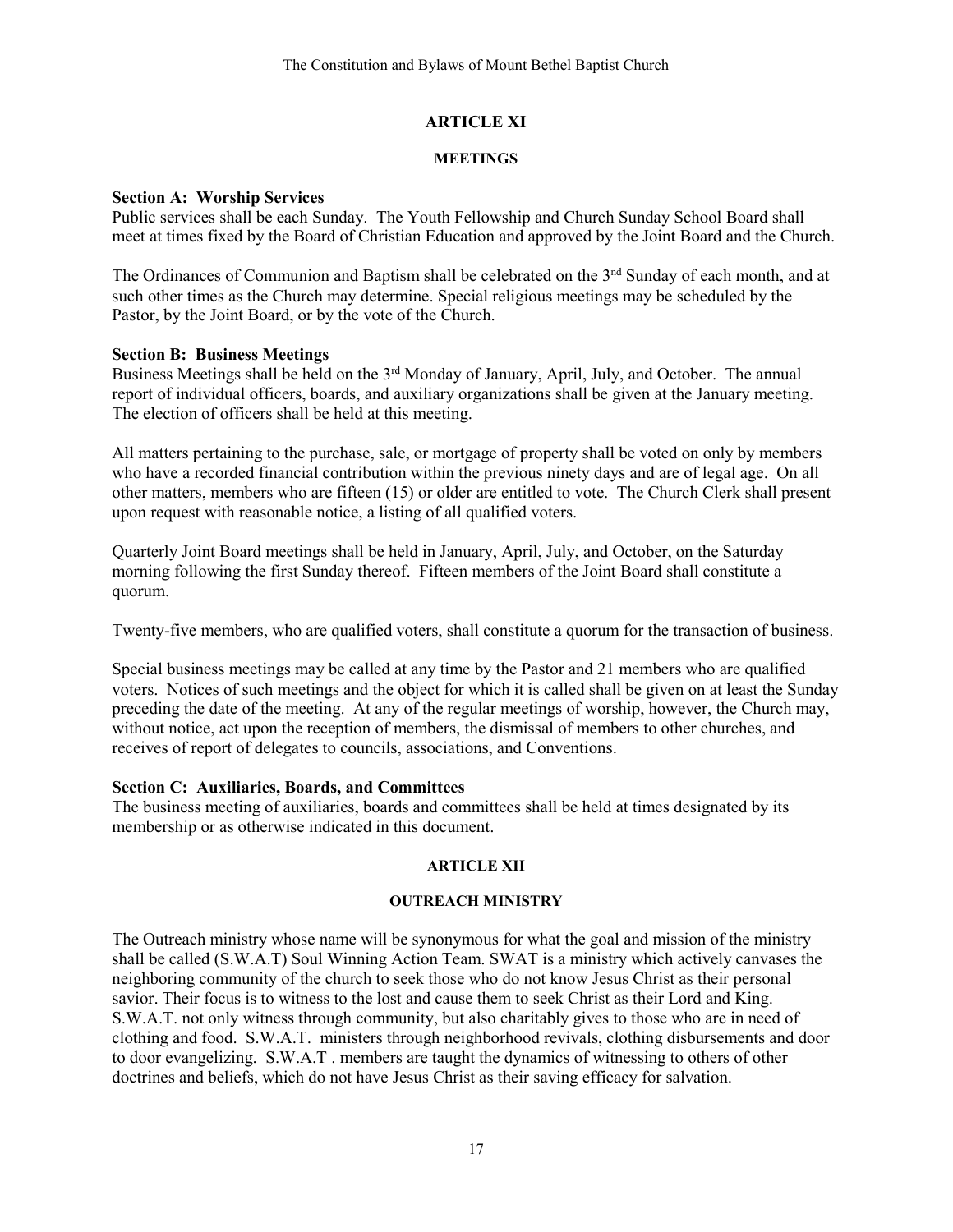The Constitution and Bylaws of Mount Bethel Baptist Church

#### **ARTICLE XIII**

#### **CHURCH YEAR**

The fiscal year of the Church shall be the calendar year.

#### **ARTICLE XIV**

#### **RULES OF ORDER**

**Section A:** The Hiscox **Directory** is the book on which this Church is incorporated.

## **Section B:**

The rules contained in **Robert's Rules of Order Newly Revised** shall govern the business proceedings of this Church in all cases where they are not inconsistent with this Constitution.

#### **ARTICLE XV**

#### **AMENDMENTS**

This Constitution may be amended at any regular or special called business meeting of the Church by a two-thirds (2/3) vote of those present and qualified to vote, provided a quorum is present and voting, and that notice of such amendments, starting the proposed change, shall have been given from the pulpit on two (2) successive Sundays.

| Pastor:                           | Date |
|-----------------------------------|------|
| <b>Chair, Diaconate Ministry:</b> | Date |
| <b>Church Clerk:</b>              | Date |